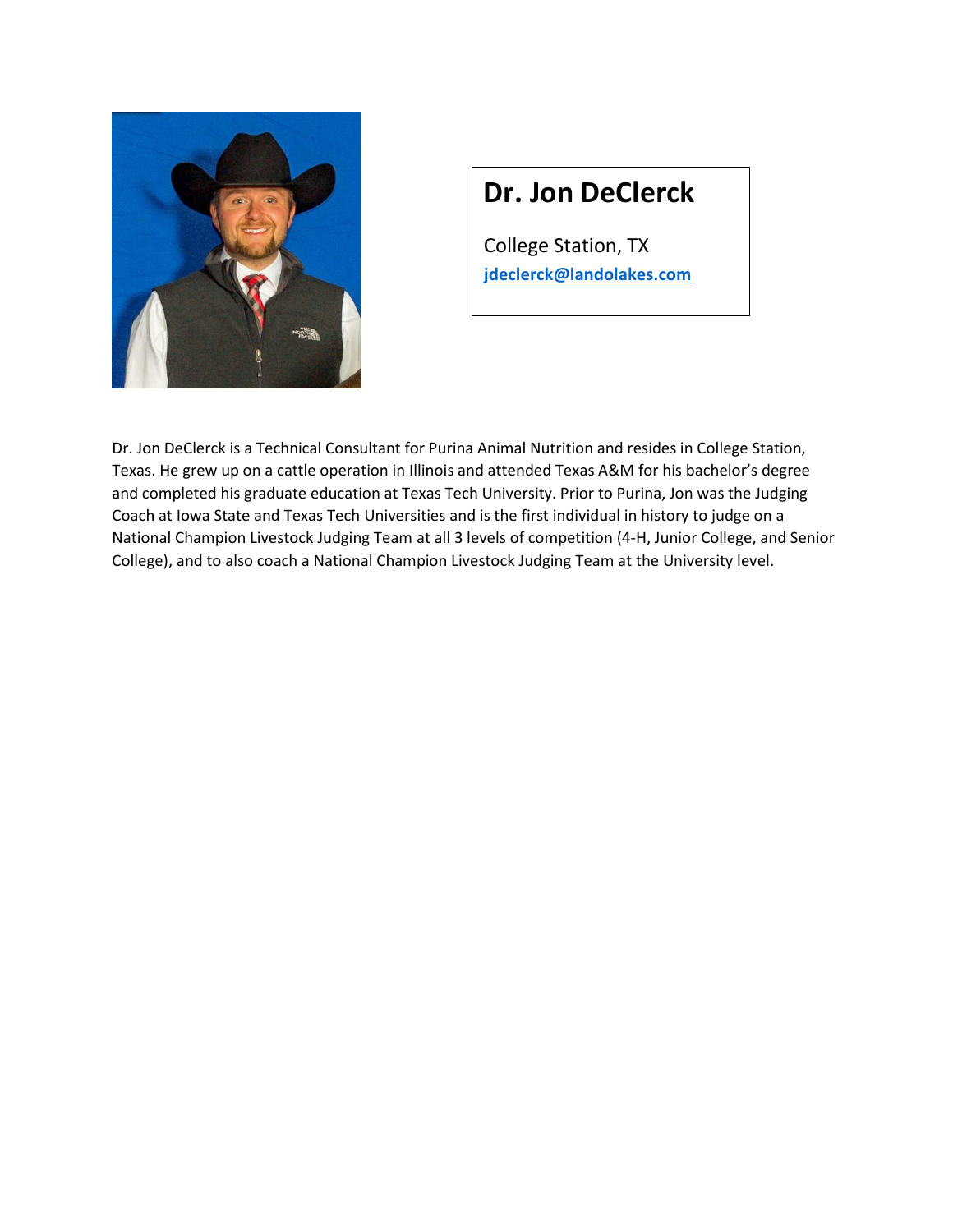

#### **Shirley Kaufman**

Mount Sydney, Virginia **[sjkaufman@augusta.k12.va.us](mailto:sjkaufman@augusta.k12.va.us)**

Shirley Kaufman grew up in Western Canada on purebred cattle operations. After attending North Dakota State University and South Dakota State University Shirley taught at Ferrum College for three years and was instrumental in raising funds to purchase a livestock operation. She also coached and put together their first livestock judging team at Ferrum College. In the fall of 1995, she began teaching agriculture at Buffalo Gap High School. During her past 27 years at Buffalo Gap, she has coached eight state-winning livestock judging teams and has had two high individuals in the National FFA Livestock Judging contest. In addition to coaching the Buffalo Gap FFA livestock judging teams, she has coached the Augusta County 4-H Livestock Judging team since 1990.

She has one son, Cole who manages Oakley Farms in Livingston TN. Together they raise Angus cattle and have shown them at the state and national levels.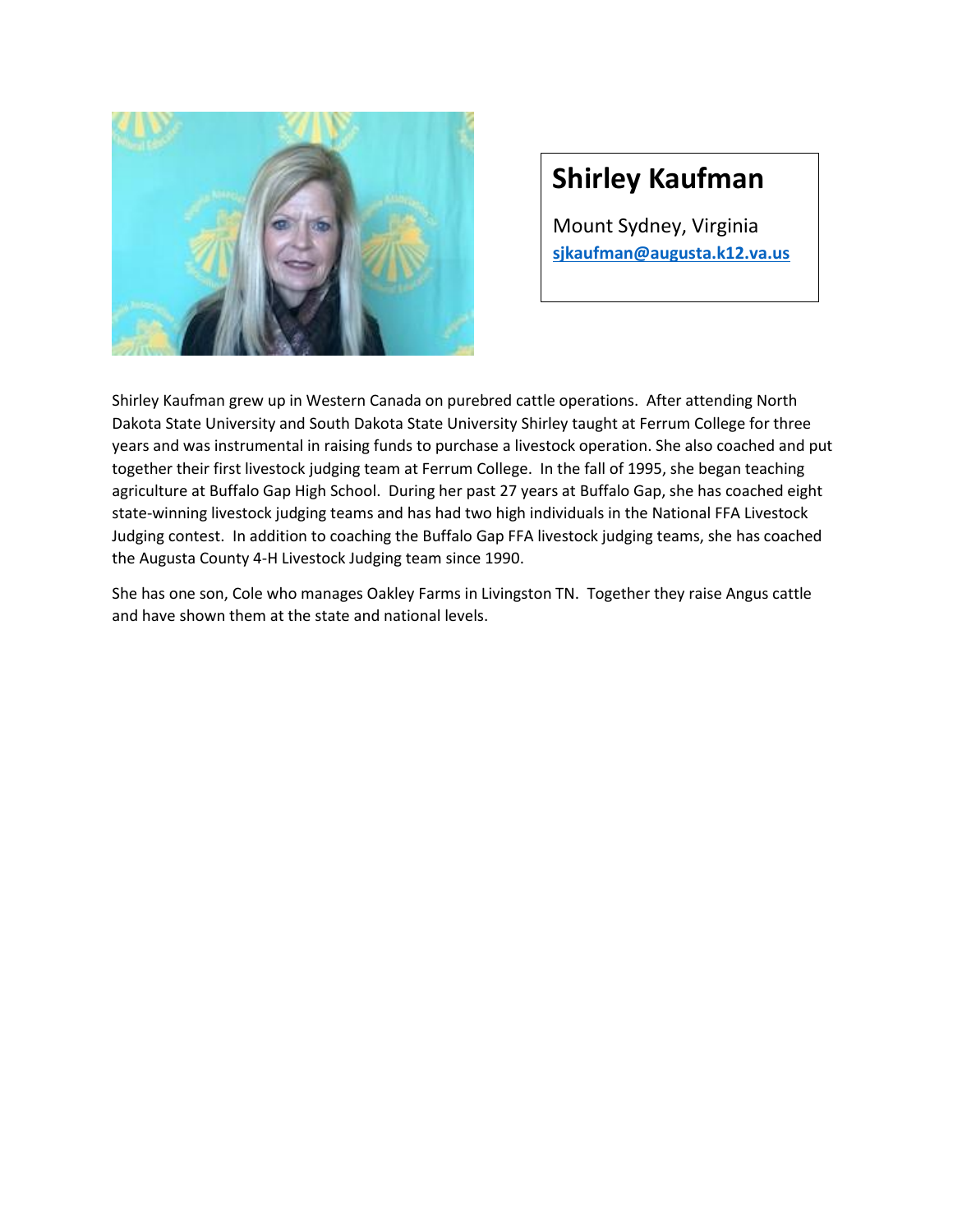

## **Danny Davis**

Maple Hill, KS **[davisherefords@gmail.com](mailto:davisherefords@gmail.com)**

Danny Davis graduated from K-State with his masters degree and was on the national champion livestock judging team. While in college he also served on the National Junior Hereford Board. Danny is married to his wife Amanda and they have 3 daughters, Jalyn, Danica, and Brinley.

Danny raises registered Hereford cattle with his family in Maple Hill, KS. Besides showing cattle, his three girls also enjoy showing pigs and goats. He is also and AG instructor in Alma, Kansas. Danny has been asked to judge in 23 states, and has judged over 350 livestock shows, including the Ft. Worth Stock Show, The American Royal, and Shorthorn Junior Nationals.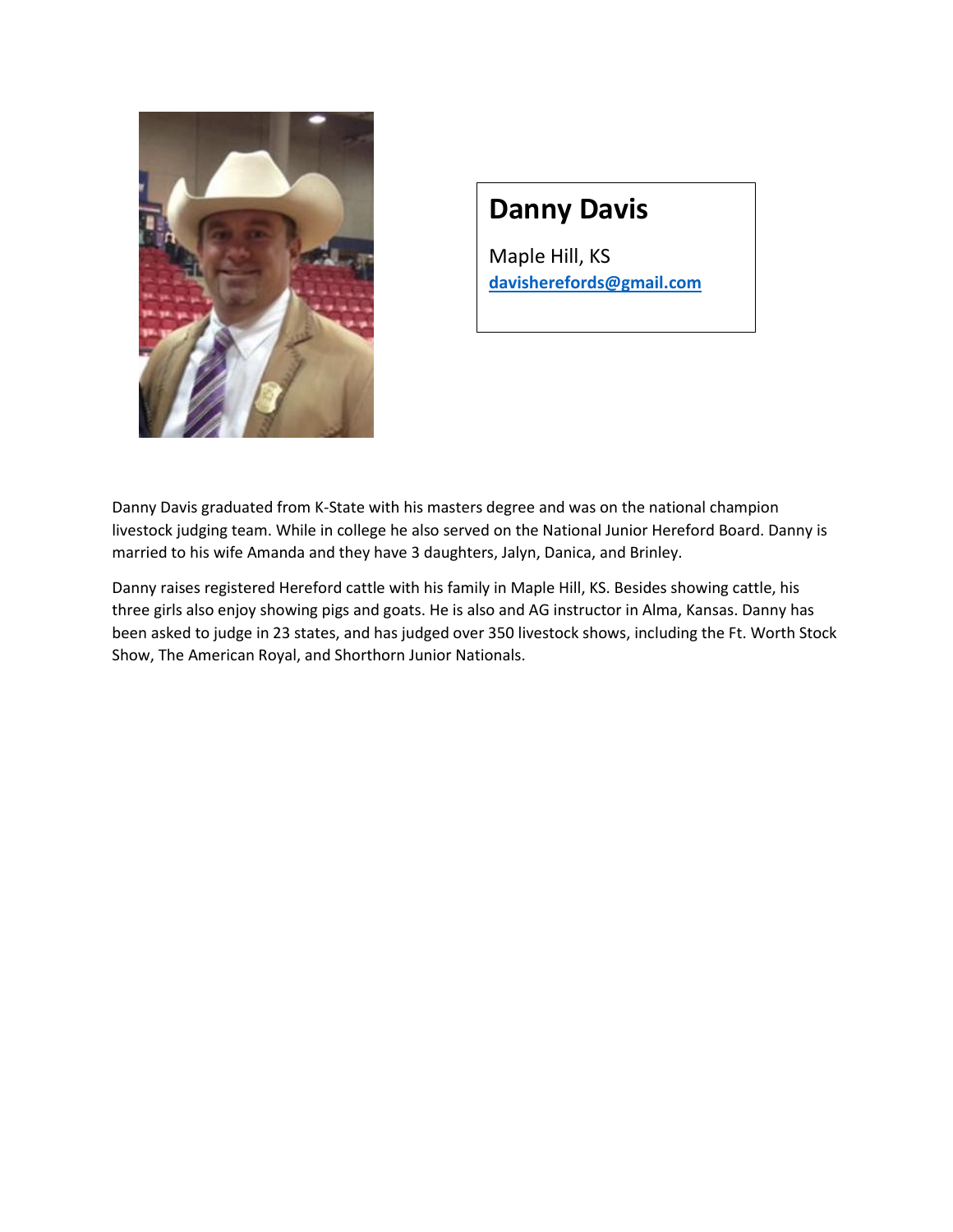

### **John Spiker**

Jane Lew, WV jbscattle@frontier.com

John Spiker is from Jane Lew, West Virginia. He is a graduate of West Virginia University with a degree in Agricultural Business and Economics. John is also the past president of the West Virginia Angus Association and current president of the West Virginia Livestock Roundup show and sale, the longest continuous sale of its kind in the United States, 92 years. John has evaluated livestock for over 20 years. He currently manages a herd of Angus based commercial cows and flock of commercial ewes on family farm with wife Kate and daughters.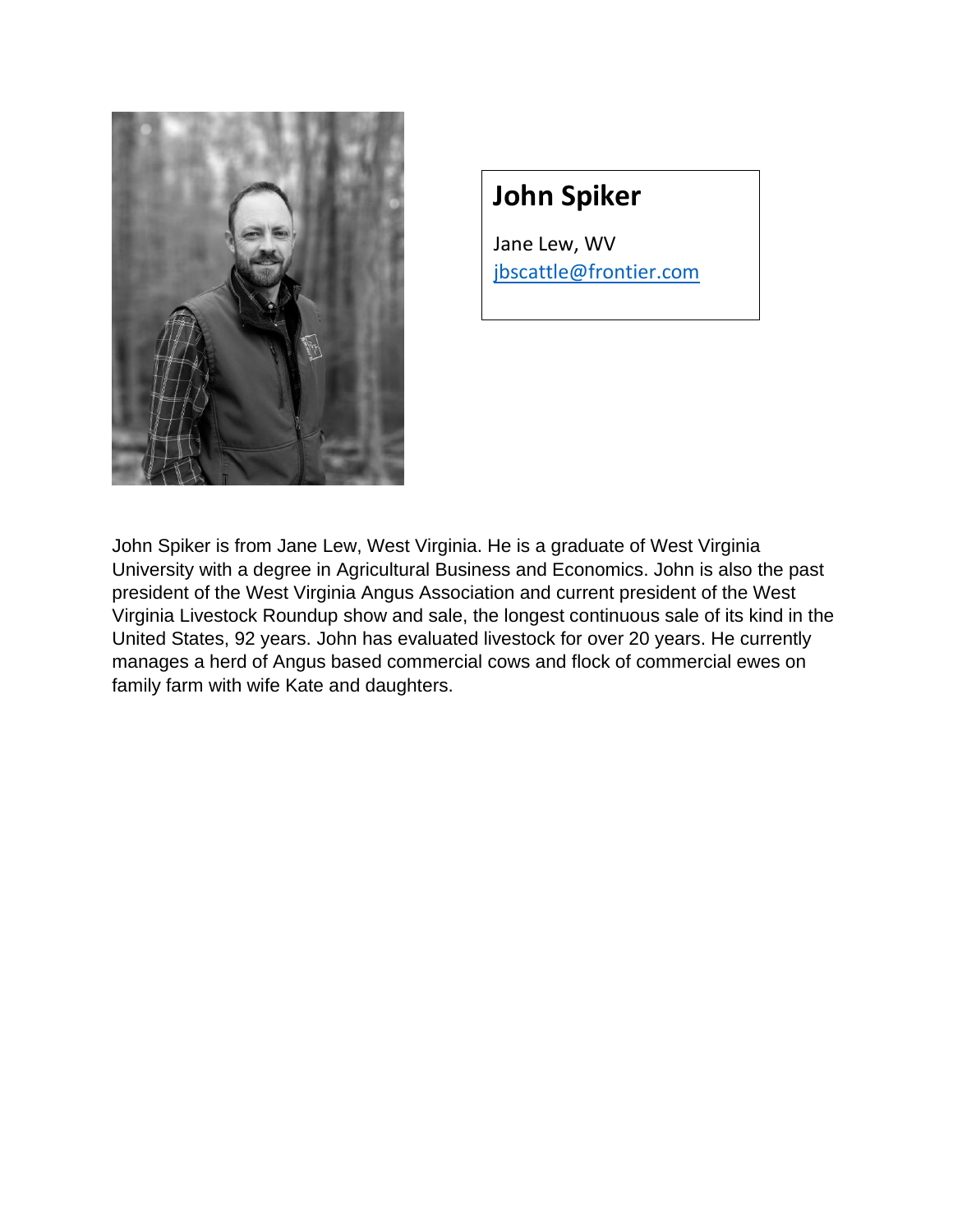

# **Kyle Pérez**

Nara Visa, NM kyle@perezcattleco.com

Kyle Pérez of Pérez Cattle Company in Nara Visa New Mexico graduated from Kansas State University and was a member of the livestock judging team. After graduation he returned to the family ranch where they run 1000 head cow/calf operation. They raise both registered Herefords and Angus and have built an extensive ET program where they utilize their commercial cowherd and put in over 800 embryos a year, of their own genetics as well as for clients. They have two bull sales, selling 150 bulls annually. The spring sale is at the ranch in New Mexico and the fall sale is in Navasota, TX.

He and his family have show on the national level and have exhibited national champions at Denver, Reno, Ft. Worth, Louisville and Cattlemen's Congress. In 2009 Kyle was named Hereford herdsman of the year. He was also a member of the Junior Hereford Bord and one of the youngest members of the American Hereford Board of Directors. Kyle has judged shows all over the nation from the county level the elite national shows.

To find out more about Kyle and their New Mexico operation visit PerezCattleCo.com